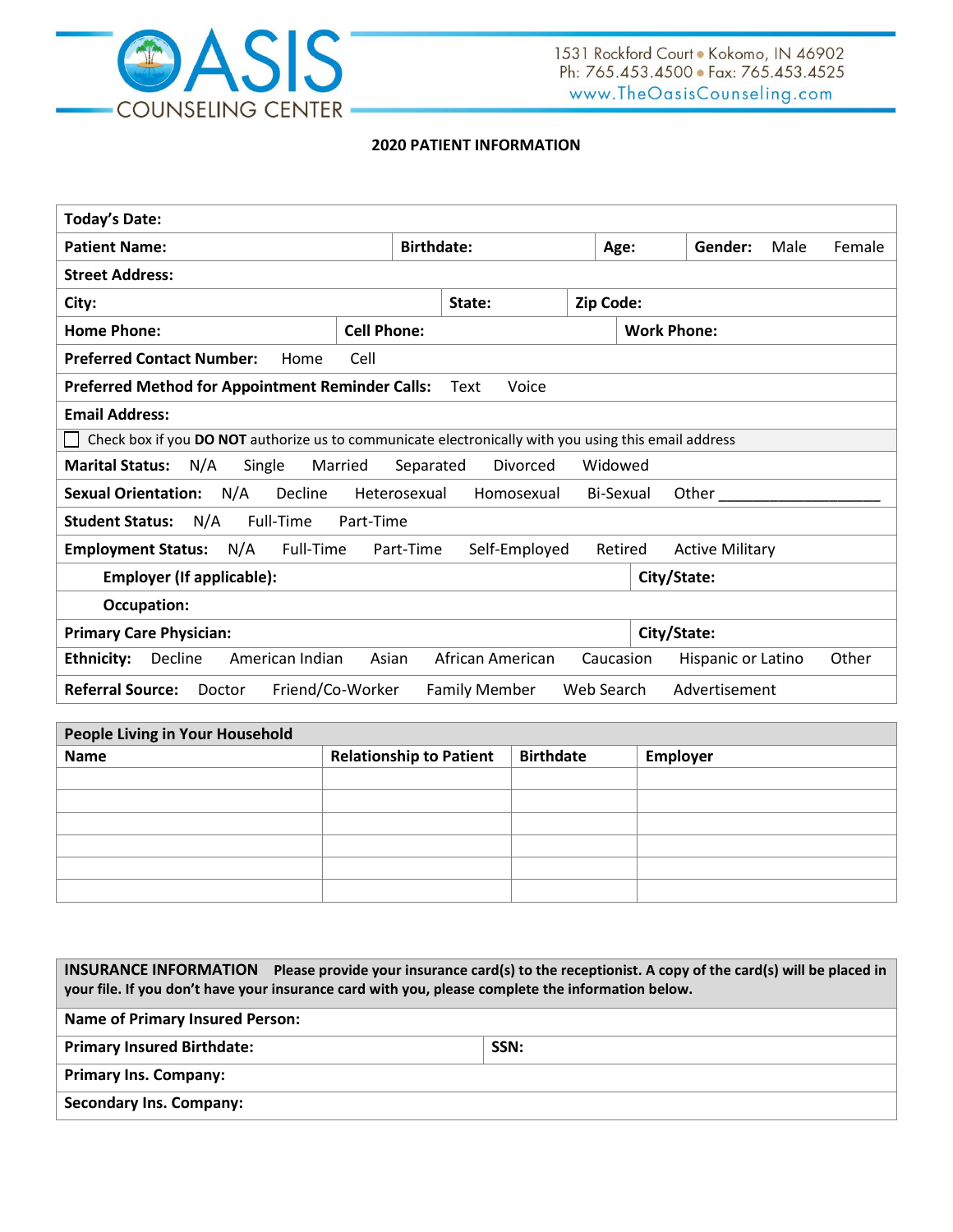

# **PATIENT CONSENT FORM**

**FINANCIAL RESPONSIBILITIES** It is mutually understood that all charges for services are the responsibility of the patient. If the patient is a minor, the parent or guardian who signs this form will be held as the responsible party. Full payment on the account is expected at the time of service. We reserve the right to withhold further scheduling of appointments until payment is made.

**INSURANCE** For those patients who have insurance coverage, we will file a claim on your behalf. You will be responsible for any co-pay or other charges not covered by your insurance. You will be responsible for reporting any changes in your insurance coverage, such as new insurance, changes in your plan, etc.

**DELINQUENT ACCOUNTS** If your account should become delinquent, you will be responsible for any collection fees, court costs, and legal fees that shall be incurred in the collection process.

**APPEALS AND GRIEVANCES** I understand that I have a right to request reconsideration in the case that outpatient care is not authorized. I understand that the request for appeal can be made through my Provider Health Plan and that I risk nothing in exercising that right. I also understand that I have to submit a complaint/grievance and risk nothing to exercise that right. I understand that to submit a grievance, I may contact the Services Department of my Health Plan.

**NO SHOW POLICY** You will be charged a fee for failure to keep appointments, unless a cancellation is given prior to the scheduled appointment time. This fee must be paid in full before your next appointment. If you have three or more No-Shows on your account, you will be terminated from The Oasis Counseling Center LLC and will be responsible for seeking treatment elsewhere.

**LATE CANCELLATION POLICY** You will be charged a fee for multiple late cancellations (cancellations made the day of appointment) other than those that are deemed as unavoidable. The fee must be paid in full before your next appointment. We reserve the right to terminate your account at The Oasis Counseling Center LLC if you have multiple, consistent Late Cancellations.

**MEDICATION MANAGEMENT** If our office manages your medications, we require that you attend appointments and are actively involved in therapy with one of our Providers. If appointments are not scheduled and attended regularly, our office will not refill your medications until you are seen by a Provider in our office. Additionally, please refer to the No Show and Late Cancellation Policies above.

**CONSENT FOR TREATMENT** I authorize and request The Oasis Counseling Center LLC and its Providers to carry out Mental Health / Psychological treatments and/or diagnostic procedures during the course of my care as a patient as advisable. I understand that the purpose of these procedures will be explained to me upon my request and subject to my agreement. I also understand that while the course of therapy is designed to be helpful, it may, at times, be difficult and uncomfortable. I understand that I am consenting and agreeing only to those mental health services that my Provider is qualified to provide within: A. The scope of the Provider's license, certification, and training; or B. The scope of license, certification and training of those mental health Providers directly supervising the services received by the patient.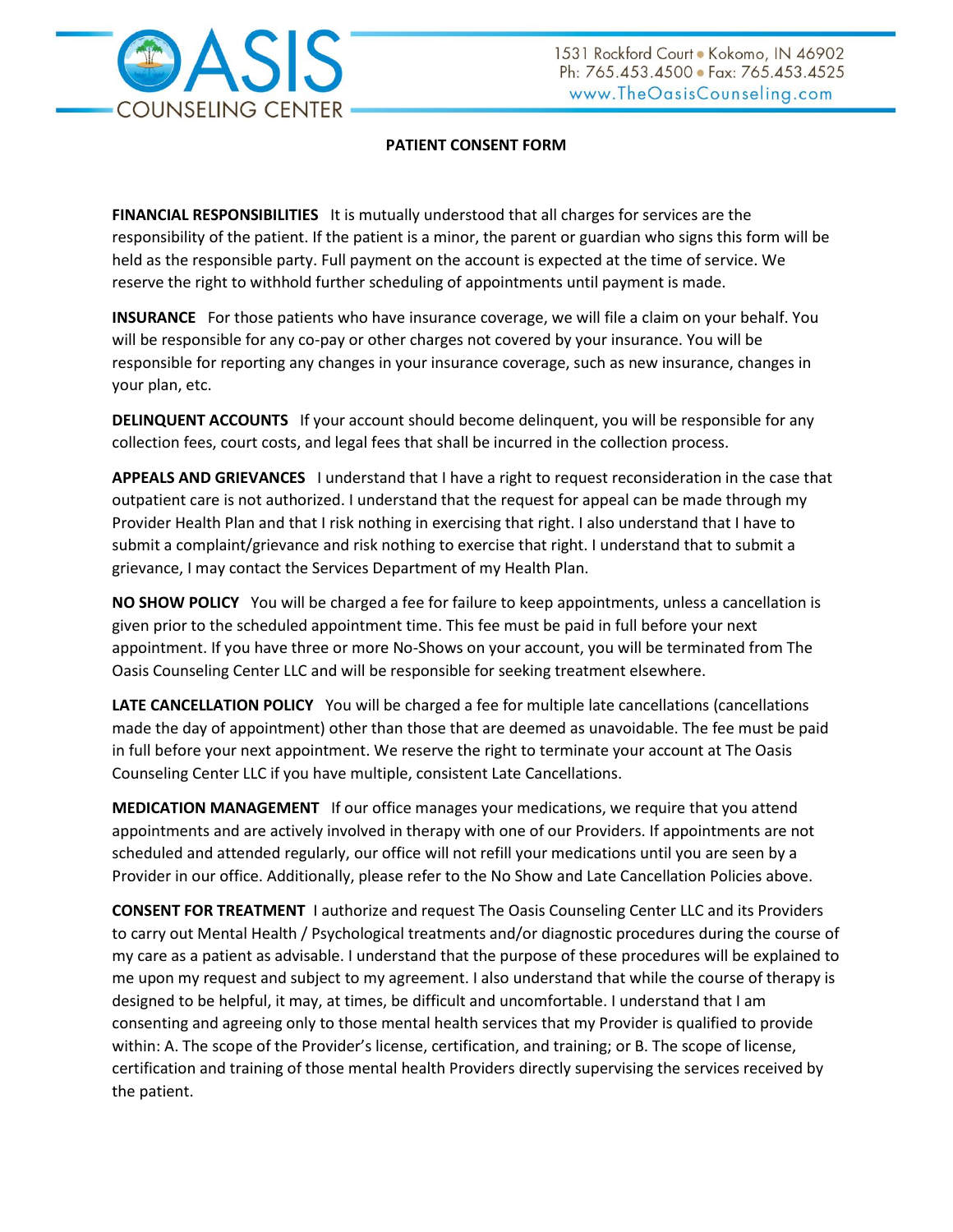

# **PATIENT CONSENT FORM (CONT.)**

**PERSONS ENTITLED TO EXERCISE PATIENT'S RIGHTS ON PATIENT'S BEHALF** The following persons are entitled to exercise the patient's rights on the patient's behalf:

- If the patient is a minor (under the age of 18): The parent, guardian, or other court appointed representative of the patient.
- If the Provider determines that the patient is incapable of giving or withholding content: The patient's guardian, a court appointed representative of the patient, a person possessing a health care power of attorney for the patient, or the patient's health care representative.

**RELEASE OF INFORMATION** I authorize the release of information for claims, certification/case management/quality improvement and other purposes related to benefits of my Health Plan. I understand that release of information to other Providers, family, school systems, etc requires a separate release of information form.

## **SOCIAL MEDIA AND TECHNOLOGY:**

**E-MAILS, CELL PHONES, AND COMPUTERS** Computer, e-mail and cell phone communications add convenience, however no form of communication is 100% guaranteed to be private, and could be accessed relatively easily by unauthorized people. If you communicate confidential or private information via SMS (text) or e-mail, our office will assume that you have made an informed decision, and will view it as your agreement to take the risk that such communication may be intercepted. Please do not use e-mail or SMS (text) for emergencies. Also note that any communication between you and our office become part of your legal record and may be revealed in cases where your records are summoned by a legal entity. If you prefer not to authorize the use of e-mail and/or SMS (text) messaging that contains your health information, it will not affect your health care in any way. We will continue to use U.S. Mail or telephone to communicate with you.

 $\square$  Please check box if you DO NOT authorize the use of e-mail and/or SMS (text) messaging

**LOCATION BASED SERVICES REVEAL YOUR LOCATION** We do not place our practice as a check-in location on various sites such as Foursquare or Google. However, if you have GPS tracking enabled on your device, it is possible that others may surmise that you are a client due to regular check-ins at our office. Please be aware of this risk if you are intentionally "checking in" from our office or if you have a passive LBS app enabled on your phone.

**SOCIAL MEDIA SHOULD BE CONSIDERED PUBLIC COMMUNICATION** Messaging and/or being linked as friends on Social Networking sites such as Facebook is not secure. It could compromise your confidentiality to use Wall postings, @replies, or other means of engaging with your Provider online if you have an established client/therapist relationship. These exchanges could also become part of your legal medical record. We discourage the use of social network sites for communication about therapeutic relationships, including scheduling issues, due to the lack of privacy protections. If you need to contact your Provider between sessions, the best way to do so is by calling our office.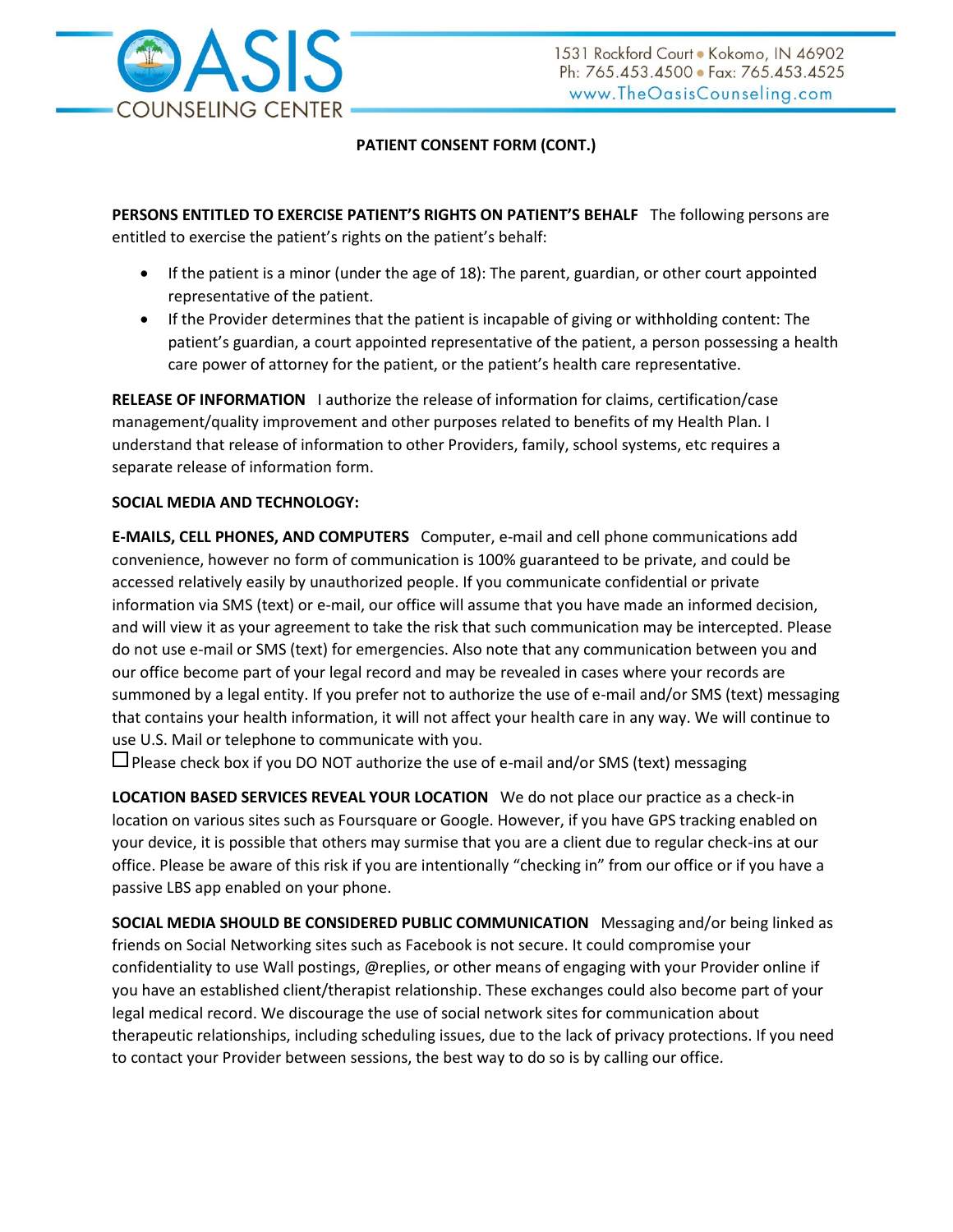

# **PATIENT CONSENT FORM (CONT.)**

**BUSINESS REVIEW SITES:** You may find our practice on sites that list businesses. Some of these sites include forums in which users rate their Providers and add reviews. If you should find our office listed on any of these sites, please know that our listing is NOT a request for a testimonial or rating from you as a client. You have a right to express yourself on any site you wish, but due to confidentiality, we cannot respond personally to any review on these sites whether it is positive or negative.

**I hereby agree to the terms of this policy regarding my financial responsibility and consent for treatment, which I have read and understood fully.**

| Patient Name (please print)                        | Patient Date of Birth |
|----------------------------------------------------|-----------------------|
| Patient Signature (or signature of legal guardian) | Date                  |
| <b>Witness Signature</b>                           | Date                  |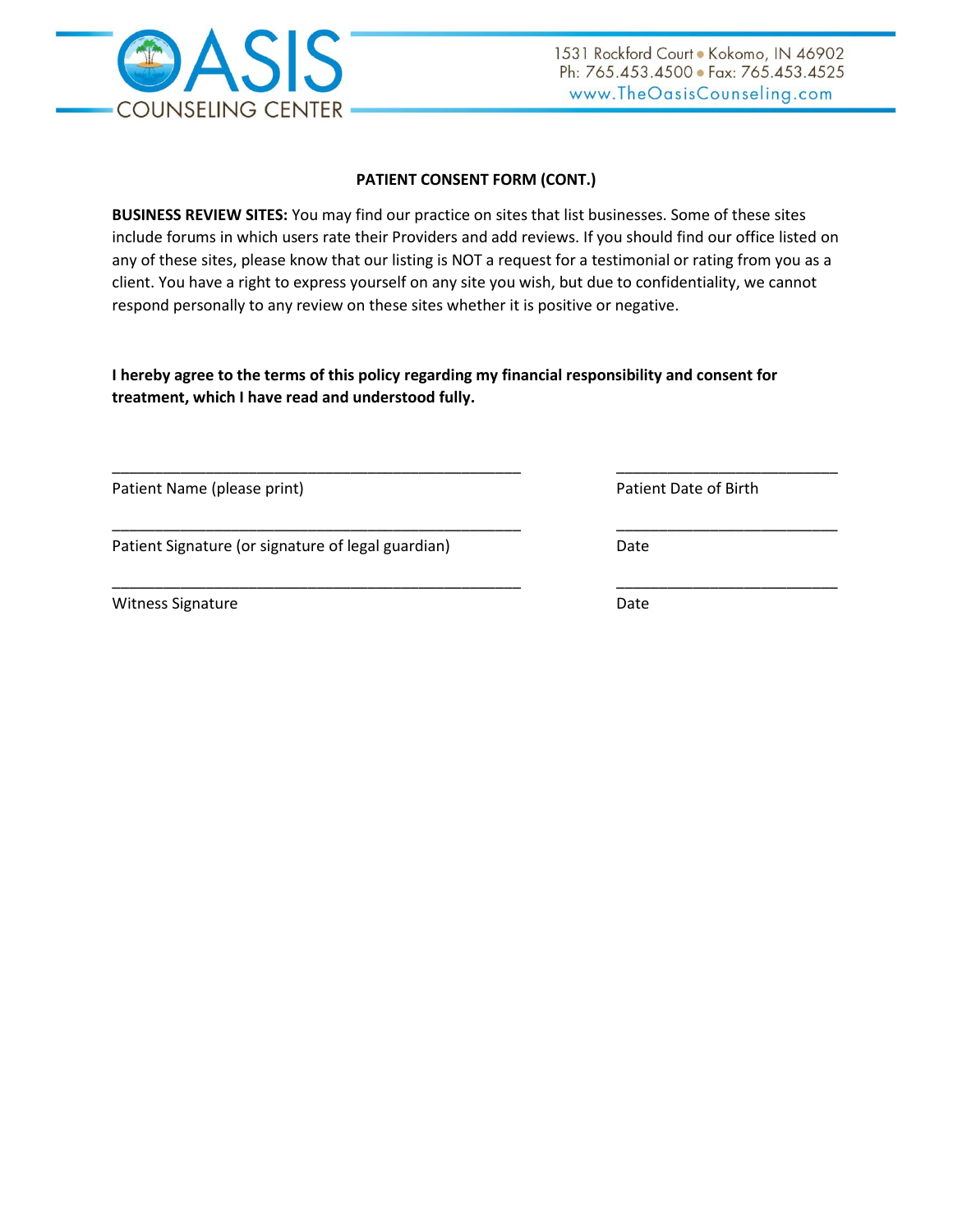

# **PRIVACY POLICY**

I understand that, under the Health Insurance Portability Accountability Act of 1996 (HIPAA), I have certain rights to privacy regarding my protected health information. I understand that this information can and will be used to:

- Conduct, plan and direct my treatment and follow-up among the multiple healthcare Providers who may be involved in that treatment, directly or indirectly.
- Obtain payment from third-party payers.
- Conduct normal healthcare operations, such as quality assessments and physician certifications.
- NOTICE TO MEDICAID PATIENTS ONLY: The Oasis Counseling Center LLC is under the supervision of Dr. Judey Budenz-Anders, PhD, HSPP, and Dr. Anthony A. Smith, M.D. They will need to see your treatment plan and notes in order to discuss your case for supervision purposes only.

All information between Provider and patient is held strictly confidential unless:

- The patient authorizes release of information to a specific individual with his/her signature.
- The patient presents a physical danger to self or others.
- Child/Elder abuse or neglect is suspected.

Additionally, if the patient is a minor (under the age of 18):

 A custodial parent and a noncustodial parent of a child have equal access to the child's health records, unless a court has issued an order that limits the noncustodial parent's access to the records, and The Oasis Counseling Center LLC has received a copy of the court order or has actual knowledge of the court order.

I have read and understand this Privacy Policy. I understand that I may, at any time, request in writing that you restrict how my private information is used or disclosed to carry out treatment, payment, or health care operations.

| <b>PATIENT NAME (PLEASE PRINT)</b> | <b>PATIENT SIGNATURE</b><br>(OR PARENT/GUARDIAN IF A MINOR)      | <b>DATE</b> |  |
|------------------------------------|------------------------------------------------------------------|-------------|--|
|                                    | <b>WITNESS SIGNATURE</b>                                         | <b>DATE</b> |  |
| <b>OFFICE USE ONLY</b>             | We attempted to obtain patient signature, but were unsuccessful. |             |  |
|                                    |                                                                  |             |  |
| Reason:                            | <b>INITIALS</b>                                                  | <b>DATE</b> |  |

## **PATIENT CONSENT TO EXCHANGE INFORMATION**

I authorize The Oasis Counseling Center LLC and the following Medical Providers to exchange information regarding my mental health/substance abuse treatment, and other medical information, for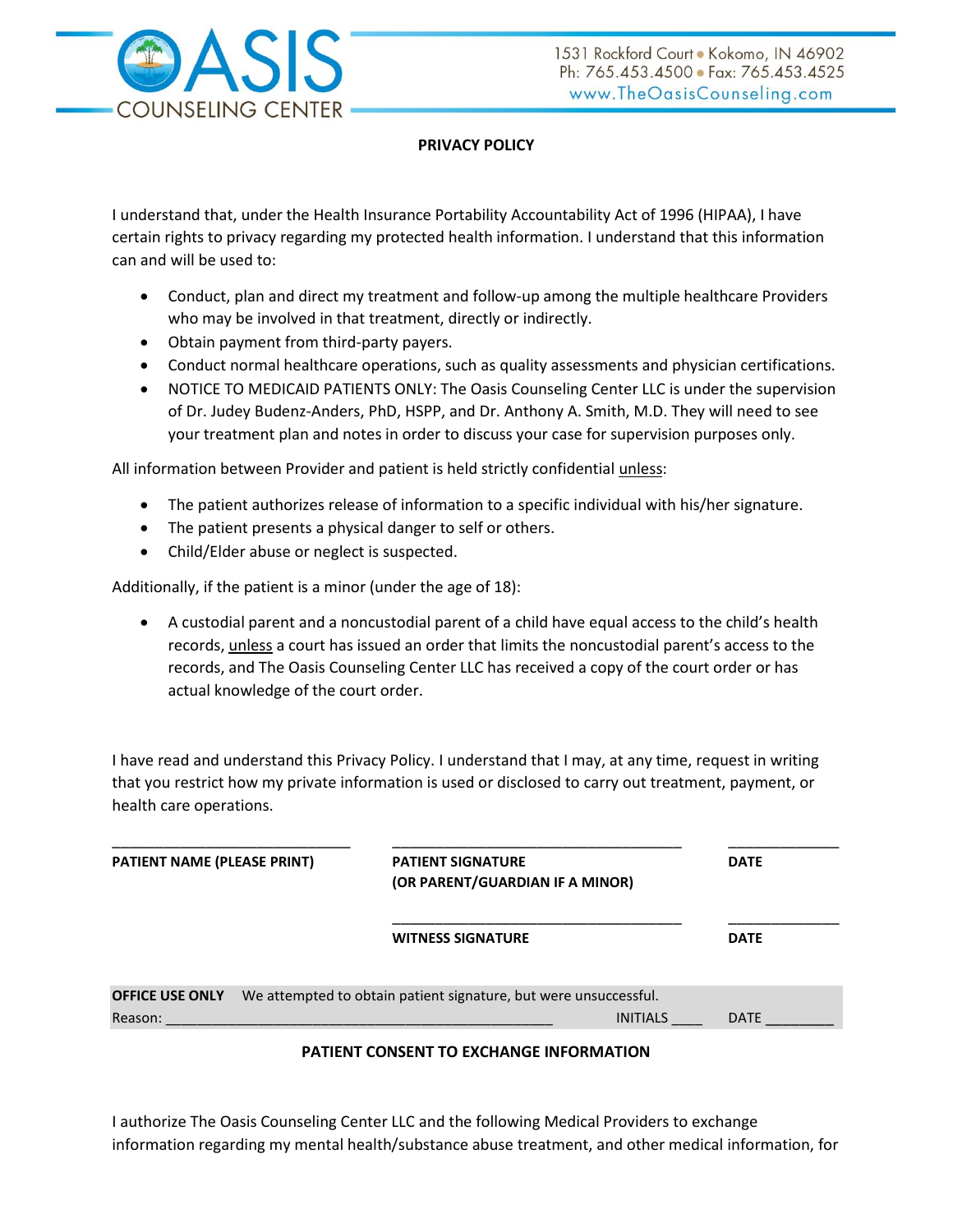

continuity of care purposes as may be necessary for the administration and provision of my healthcare coverage.

| Medical Provider Name: | City/State: |
|------------------------|-------------|
| Medical Provider Name: | City/State: |
| Medical Provider Name: | City/State: |

I understand this authorization shall remain in effect for one year, or throughout the course of this treatment, whichever is longer.

I understand that I may revoke this authorization at any time by written notice to The Oasis Counseling Center LLC. I also understand that it is my responsibility to notify The Oasis Counseling Center LLC if I choose to change my Primary Care Physician.

| <b>PATIENT DATE OF BIRTH</b><br>PATIENT SIGNATURE (OR PARENT/GUARDIAN IF A MINOR)<br><b>DATE</b><br><b>DATE</b><br>TO BE COMPLETED BY BEHAVIORAL HEALTH PROVIDER<br>Comments regarding treatment, medications and date of last session: |                                   |                                                                                                                         |
|-----------------------------------------------------------------------------------------------------------------------------------------------------------------------------------------------------------------------------------------|-----------------------------------|-------------------------------------------------------------------------------------------------------------------------|
|                                                                                                                                                                                                                                         | PATIENT NAME (PLEASE PRINT)       |                                                                                                                         |
|                                                                                                                                                                                                                                         |                                   |                                                                                                                         |
|                                                                                                                                                                                                                                         | <b>WITNESS SIGNATURE</b>          |                                                                                                                         |
|                                                                                                                                                                                                                                         |                                   |                                                                                                                         |
|                                                                                                                                                                                                                                         |                                   |                                                                                                                         |
|                                                                                                                                                                                                                                         |                                   |                                                                                                                         |
|                                                                                                                                                                                                                                         |                                   |                                                                                                                         |
|                                                                                                                                                                                                                                         |                                   |                                                                                                                         |
|                                                                                                                                                                                                                                         |                                   |                                                                                                                         |
|                                                                                                                                                                                                                                         |                                   |                                                                                                                         |
|                                                                                                                                                                                                                                         |                                   |                                                                                                                         |
|                                                                                                                                                                                                                                         | Treatment Completed? Yes __ No __ |                                                                                                                         |
|                                                                                                                                                                                                                                         |                                   | <b>Date <i>Continued by Continued by Continued by Continued by Continued by Continued by Continued by Continued</i></b> |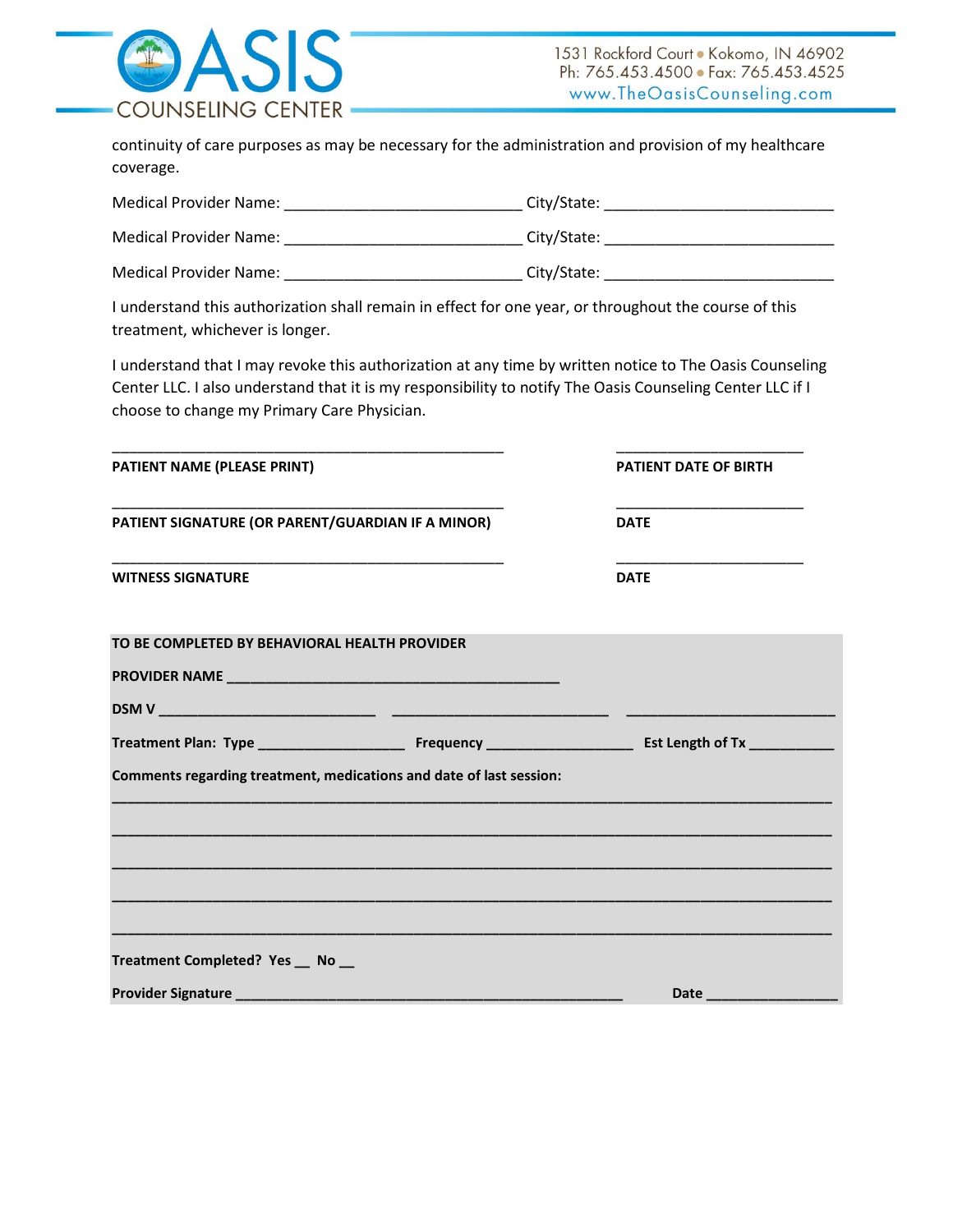

### **PSYCHOSOCIAL INTAKE ASSESSMENT**

| <b>TODAY'S DATE:</b> |                       |  |
|----------------------|-----------------------|--|
| <b>YOUR NAME:</b>    | <b>DATE OF BIRTH:</b> |  |

### **PRESENTING PROBLEM (PLEASE BRIEFLY EXPLAIN THE REASON FOR YOUR VISIT)**

| ,我们也不会不会。""我们的,我们也不会不会。""我们的,我们也不会不会不会。""我们的,我们也不会不会不会。""我们的,我们也不会不会不会。""我们的,我们也 |
|----------------------------------------------------------------------------------|

| <b>Anxiousness</b>                              | <b>Physical Pain</b>    | Hyperactivity        | Grief                                                 |
|-------------------------------------------------|-------------------------|----------------------|-------------------------------------------------------|
| <b>Depressed Mood</b>                           | <b>Decreased Energy</b> | Worthlessness        | <b>Hallucinations</b>                                 |
| Hopelessness                                    | <b>Delusions</b>        | <b>Panic Attacks</b> | Oppositionalism                                       |
| Guilt                                           | Paranoia                | <b>Elevated Mood</b> | <b>Dissociative States</b>                            |
| <b>Impulsiveness</b>                            | <b>Irritability</b>     | <b>Sexual Victim</b> | <b>Obsessions/Compulsions</b>                         |
| <b>Disruption of Thought Process or Content</b> |                         |                      | <b>Emotional/Physical Abuse Victim or Perpetrator</b> |

## **SYMPTOMS HAVE BEEN PRESENT FOR (CHECK ONE)**

| 1 Month<br>`onths<br><b>Than 1 Year</b><br>. Less i<br>Than<br>More<br>Months<br>___<br>___<br>____ |
|-----------------------------------------------------------------------------------------------------|
|-----------------------------------------------------------------------------------------------------|

### **MEDICAL PROBLEMS (MAJOR ACCIDENTS, INJURIES, ILLNESSES, HOSPITALIZATONS AND SURGERIES)**

| INCIDENT/MEDICAL PROBLEM | YEAR OCCURRED/STARTED |
|--------------------------|-----------------------|
|                          |                       |
|                          |                       |
|                          |                       |

#### **PAST MENTAL HEALTH TREATMENT AND DIAGNOSIS**

| <b>DIAGNOSIS</b> | <b>TREATING DOCTOR'S NAME</b> |
|------------------|-------------------------------|
|                  |                               |
|                  |                               |
|                  |                               |

## **CURRENT MEDICATIONS**

| <b>MEDICATION</b> | DOSE (MG) | <b>REASON TAKEN</b> |
|-------------------|-----------|---------------------|
|                   |           |                     |
|                   |           |                     |
|                   |           |                     |

### **HIGHEST LEVEL OF EDUCATION COMPLETED (CHECK ONE)**

| <b>Elementary School</b> | <b>High School</b>     | <sup>1</sup> Some College |
|--------------------------|------------------------|---------------------------|
| <b>College Degree</b>    | <b>Master's Degree</b> | PhD or Higher             |